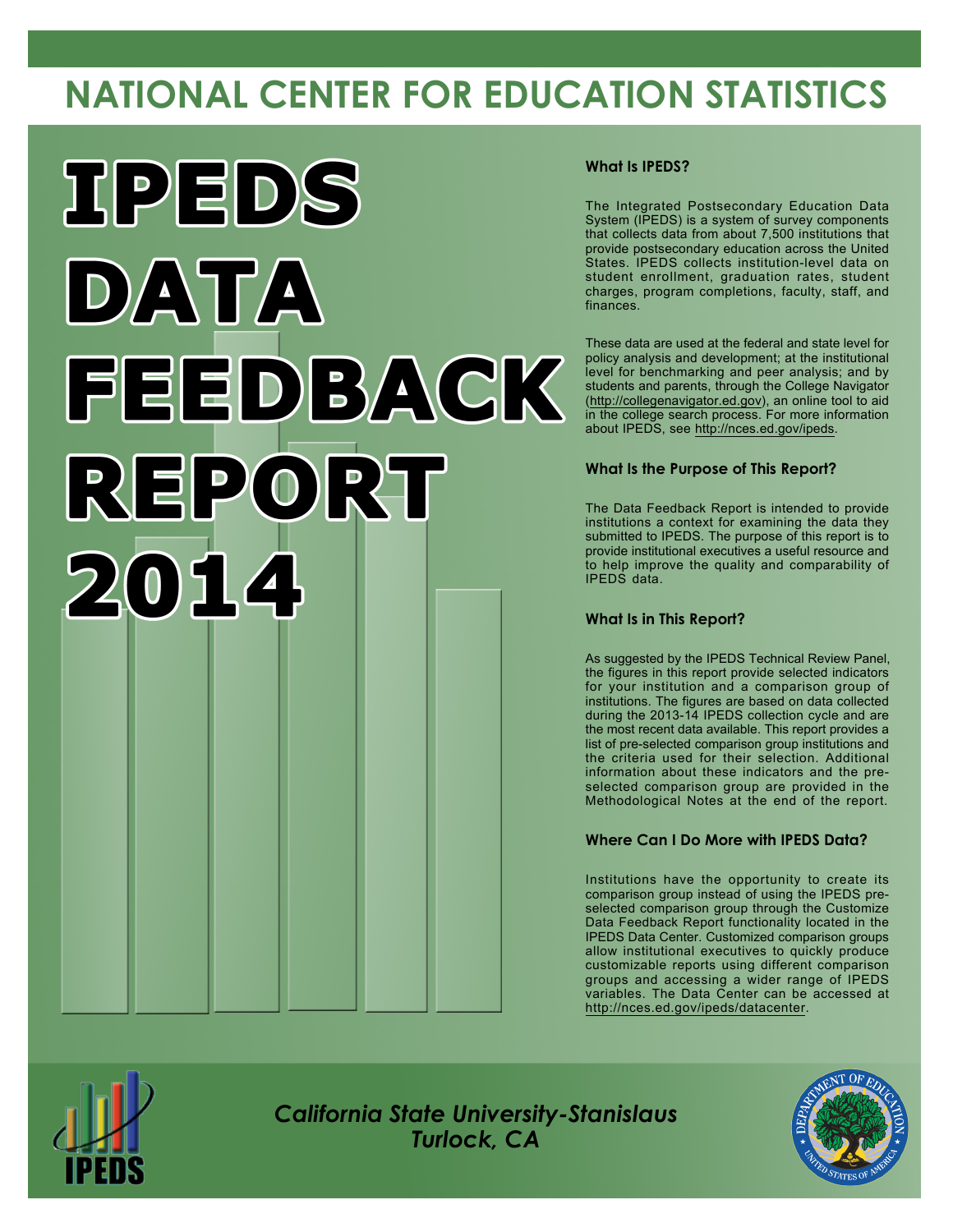### **COMPARISON GROUP**

Comparison group data are included to provide a context for interpreting your institution's statistics. If your institution did not define a Custom Comparison Group for this report by July 15, NCES selected a comparison group for you. (In this case, the characteristics used to define the comparison group appears below.) The Customize Data Feedback Report functionality on the IPEDS Data Center [\(http://nces.ed.gov/ipeds/datacenter/\)](http://nces.ed.gov/ipeds/datacenter/) can be used to reproduce the figures in this report using different peer groups.

Using some of your institution's characteristics, a group of comparison institutions was selected for you. The characteristics include Carnegie Classification of Masters Colleges and Universities (larger programs), public and enrollment of a similar size. This comparison group includes the following 33 institutions:

- Armstrong State University (Savannah, GA)
- California State University-Bakersfield (Bakersfield, CA)
- Columbus State University (Columbus, GA)
- East Stroudsburg University of Pennsylvania (East Stroudsburg, PA)
- Edinboro University of Pennsylvania (Edinboro, PA)
- Georgia College and State University (Milledgeville, GA)
- Jacksonville State University (Jacksonville, AL)
- McNeese State University (Lake Charles, LA)
- Morehead State University (Morehead, KY)
- New Jersey City University (Jersey City, NJ)
- Norfolk State University (Norfolk, VA)
- Northeastern State University (Tahlequah, OK)
- Northwest Missouri State University (Maryville, MO)
- Pittsburg State University (Pittsburg, KS)
- Prairie View A & M University (Prairie View, TX)
- Purdue University-Calumet Campus (Hammond, IN)
- Rhode Island College (Providence, RI)
- Shippensburg University of Pennsylvania (Shippensburg, PA)
- Southern University and A & M College (Baton Rouge, LA)
- Southern Utah University (Cedar City, UT)
- State University of New York at New Paltz (New Paltz, NY)
- SUNY College at Brockport (Brockport, NY)
- SUNY College at Cortland (Cortland, NY)
- SUNY College at Oswego (Oswego, NY)
- SUNY College at Plattsburgh (Plattsburgh, NY)
- University of Houston-Clear Lake (Houston, TX)
- University of Louisiana at Monroe (Monroe, LA)
- University of Michigan-Dearborn (Dearborn, MI)
- University of Michigan-Flint (Flint, MI)
- University of Nebraska at Kearney (Kearney, NE)
- University of North Alabama (Florence, AL)
- University of Southern Maine (Portland, ME)
- West Texas A & M University (Canyon, TX)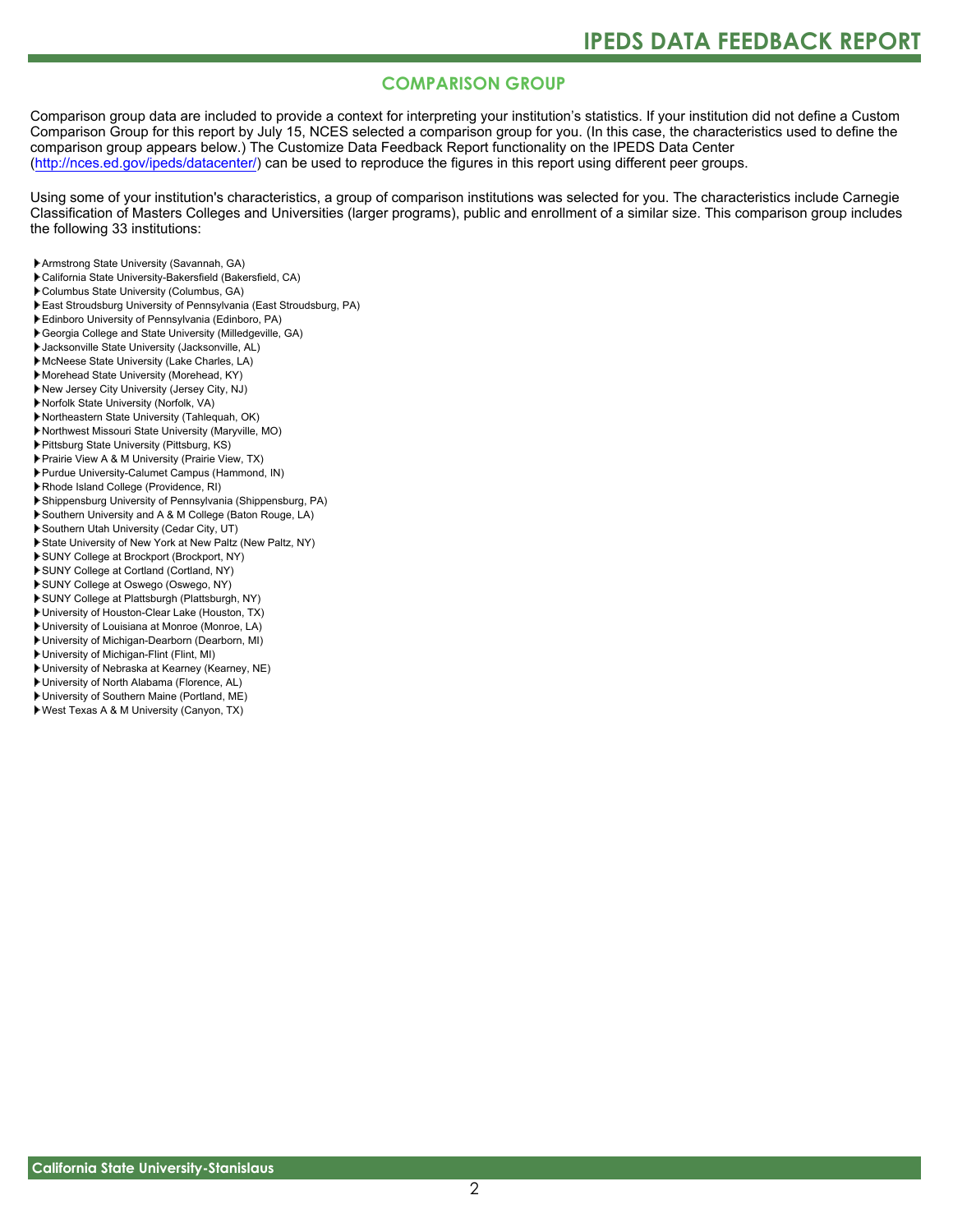



NOTE: For more information about disaggregation of data by race and ethnicity, see the Methodological Notes. Median values for the comparison group will not add to 100%. See "Use of Median Values for Comparison Group" for how median values are determined. N is the number of institutions in the comparison group. SOURCE: U.S. Department of Education, National Center for Education Statistics, Integrated Postsecondary Education Data System (IPEDS): Spring 2014, Fall Enrollment component.

#### **Figure 2. Unduplicated 12-month headcount of all students and of undergraduate students (2012-13), total FTE enrollment (2012-13), and full- and part-time fall enrollment (Fall 2013)**



NOTE: For details on calculating full-time equivalent (FTE) enrollment, see Calculating FTE in the Methodological Notes. Total headcount, FTE, and full- and part-time fall enrollment include both undergraduate and postbaccalaureate students, when applicable. N is the number of institutions in the comparison group.

SOURCE: U.S. Department of Education, National Center for Education Statistics, Integrated Postsecondary Education Data System (IPEDS): Fall 2013, 12-month Enrollment component and Spring 2014, Fall Enrollment component.

#### **Figure 3. Number of degrees awarded, by level: 2012-13**



NOTE: For additional information about postbaccalaureate degree levels, see the Methodology Notes. N is the number of institutions in the comparison group. SOURCE: U.S. Department of Education, National Center for Education Statistics, Integrated Postsecondary Education Data System (IPEDS): Fall 2013, Completions component.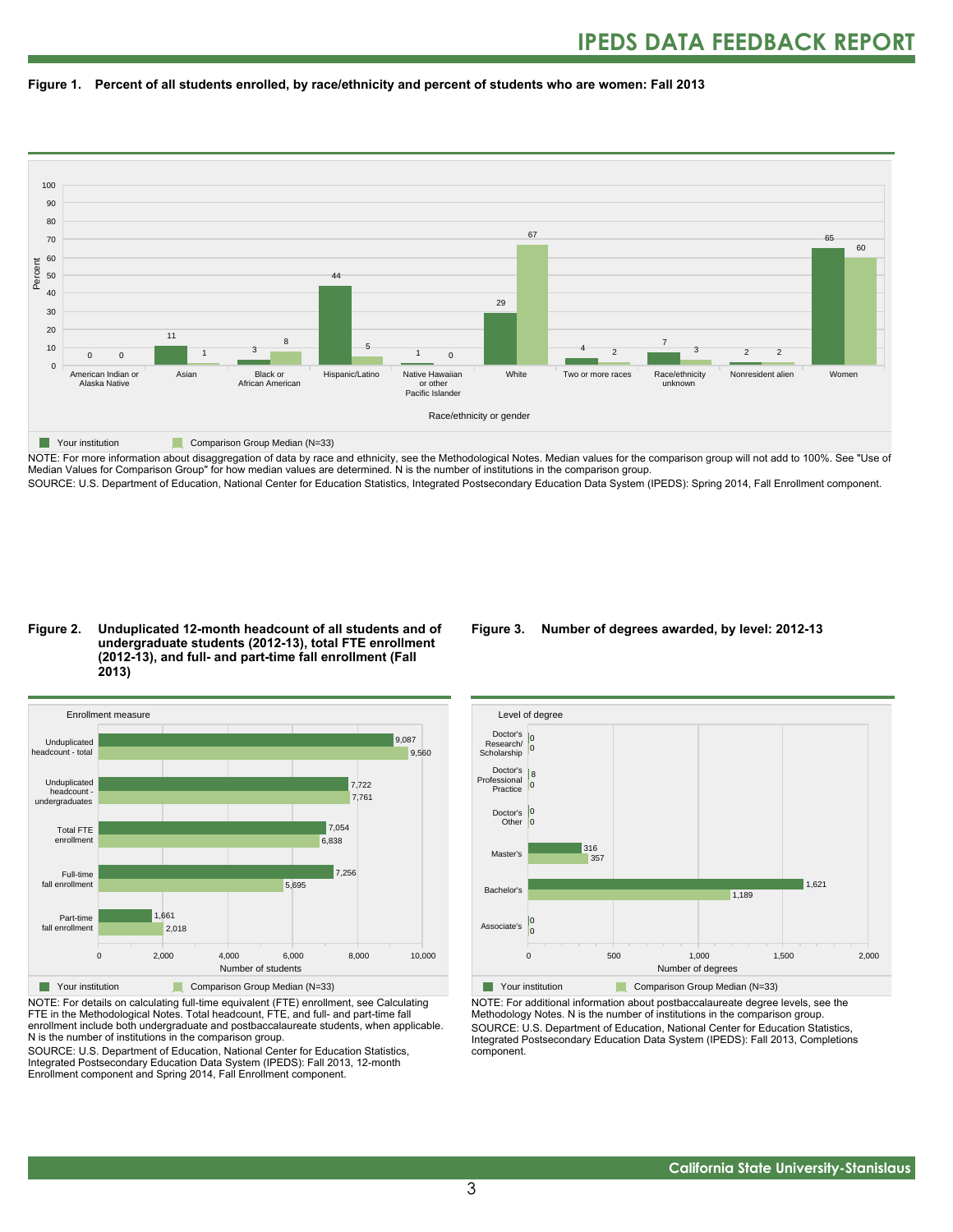### **IPEDS DATA FEEDBACK REPORT**

**Figure 4. Academic year tuition and required fees for full-time, first-time degree/certificate-seeking undergraduates: 2010-11 to 2013-14**



NOTE: The tuition and required fees shown here are the lowest reported from the categories of in-district, in-state, and out-of-state. N is the number of institutions in the comparison group.

SOURCE: U.S. Department of Education, National Center for Education Statistics, Integrated Postsecondary Education Data System (IPEDS): Fall 2013, Institutional Characteristics component.





NOTE: Average net price is for full-time, first-time degree/certificate-seeking undergraduate students and is generated by subtracting the average amount of federal, state/local government, and institutional grant and scholarship aid from the total cost of attendance. Total cost of attendance is the sum of published tuition and required fees, books and supplies, and the average room and board and other expenses. For details, see the Methodological Notes. N is the number of institutions in the comparison group. SOURCE: U.S. Department of Education, National Center for Education Statistics, Integrated Postsecondary Education Data System (IPEDS): Fall 2013, Institutional Characteristics component; Winter 2013-14, Student Financial Aid component.

**Figure 6. Percent of full-time, first-time degree/certificate-seeking undergraduate students who received grant or scholarship aid from the federal government, state/local government, or the institution, or loans, by type of aid: 2012-13**



NOTE: Any grant aid above includes grant or scholarship aid from the federal government, state/local government, or the institution. Federal grants includes Pell grants and other federal grants. Any loans includes federal loans and other loans to students. For details on how students are counted for financial aid reporting, see Cohort Determination in the Methodological Notes. N is the number of institutions in the comparison group. SOURCE: U.S. Department of Education, National Center for Education Statistics, Integrated Postsecondary Education Data System (IPEDS): Winter 2013-14, Student Financial Aid component.

#### **Figure 7. Average amounts of grant or scholarship aid from the federal government, state/local government, or the institution, or loans received, by full-time, first-time degree/certificate-seeking undergraduate students, by type of aid: 2012-13**



NOTE: Any grant aid above includes grant or scholarship aid from the federal government, state/local government, or the institution. Federal grants includes Pell grants and other federal grants. Any loans includes federal loans and other loans to students. Average amounts of aid were calculated by dividing the total aid awarded by the total number of recipients in each institution. N is the number of institutions in the comparison group. SOURCE: U.S. Department of Education, National Center for Education Statistics, Integrated Postsecondary Education Data System (IPEDS): Winter 2013-14, Student Financial Aid component.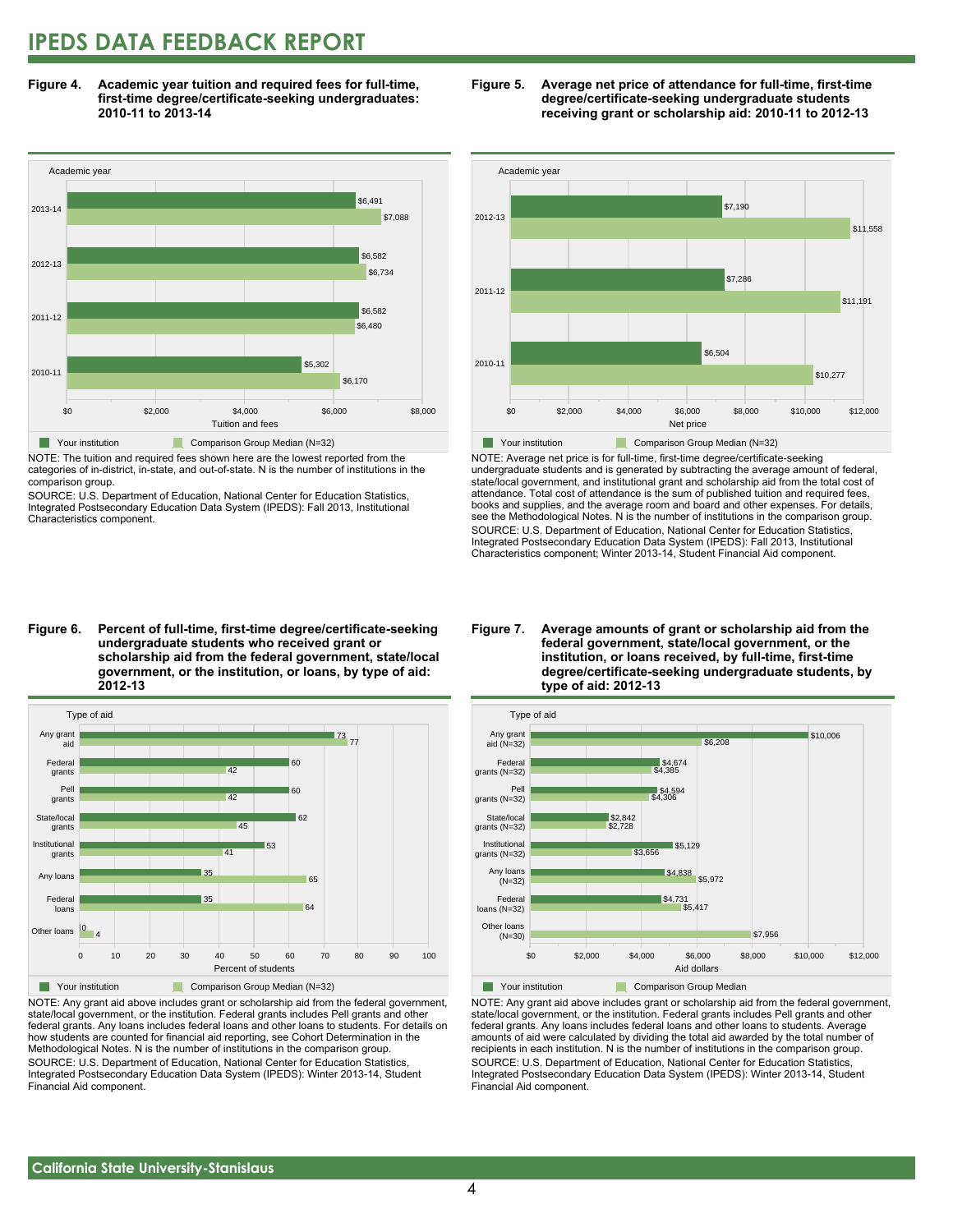## **IPEDS DATA FEEDBACK REPORT**

**Figure 8. Percent of all undergraduates receiving aid by type of aid: 2012-13**

**Figure 9. Average amount of aid received by all undergraduates, by type of aid: 2012-13**



NOTE: Any grant aid above includes grant or scholarship aid from the federal government, state/local government, the institution, or other sources. Federal loans includes only federal loans to students. N is the number of institutions in the comparison group. SOURCE: U.S. Department of Education, National Center for Education Statistics, Integrated Postsecondary Education Data System (IPEDS): Winter 2013-14, Student Financial Aid component.



NOTE: Any grant aid above includes grant or scholarship aid from the federal government, state/local government, the institution, or other sources. Federal loans includes federal loans to students. Average amounts of aid were calculated by dividing the total aid awarded by the total number of recipients in each institution. N is the number of institutions in the comparison group.

SOURCE: U.S. Department of Education, National Center for Education Statistics, Integrated Postsecondary Education Data System (IPEDS): Winter 2013-14, Student Financial Aid component.

#### **Figure 10. Graduation rate and transfer-out rate (2007 cohort); graduation rate cohort as a percent of total entering students and retention rates of first-time students (Fall 2013)**



NOTE: Graduation rate cohort includes all full-time, first-time degree/certificate-seeking undergraduate students. Entering class includes all students coming to the institution for the first time. Only institutions with a mission to prepare students to transfer are required to report transfers out. Graduation and transfer-out rates are the Student Right-to-Know rates. Retention rates are measured from the fall of first enrollment to the following fall. 4 yr institutions report retention rates for students seeking a bachelor's degree. Median values for the comparison group will not add to 100%. N is the number of institutions in the comparison group.

SOURCE: U.S. Department of Education, National Center for Education Statistics, Integrated Postsecondary Education Data System (IPEDS): Winter 2013-14, Graduation Rates component and Spring 2014, Fall Enrollment component.

#### **Figure 11. Bachelor's degree graduation rates of full-time, first-time degree/certificate-seeking undergraduates within 4 years, 6 years, and 8 years: 2005 cohort**



NOTE: The 6-year graduation rate is the Student Right-to-Know (SRK) rate; the 4- and 8 year rates are calculated using the same methodology. For details, see the Methodological Notes. N is the number of institutions in the comparison group. SOURCE: U.S. Department of Education, National Center for Education Statistics, Integrated Postsecondary Education Data System (IPEDS): Winter 2013-14, 200% Graduation Rates component.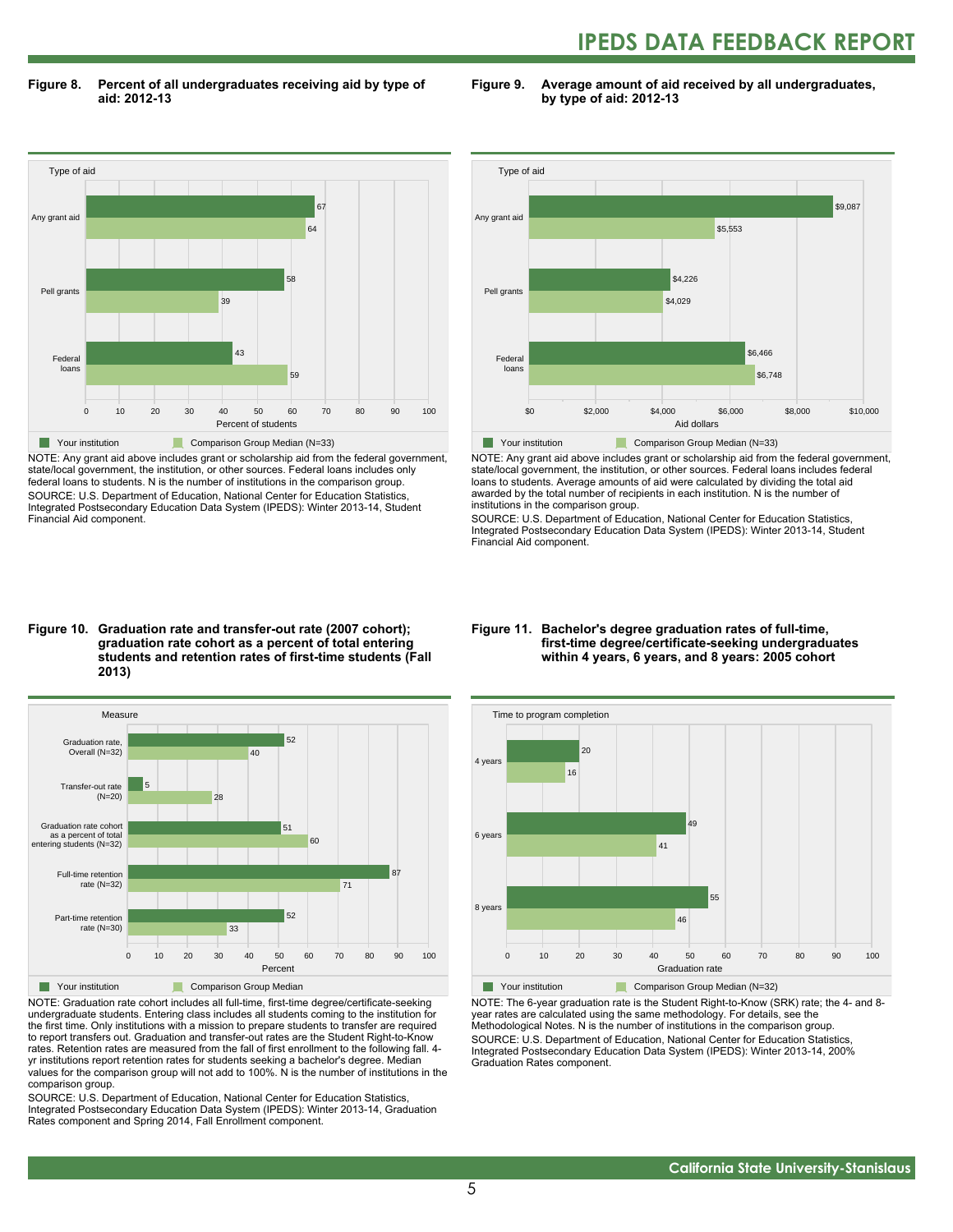### **IPEDS DATA FEEDBACK REPORT**

**Figure 12. Full-time equivalent staff, by occupational category: Fall 2013**



NOTE: Graduate assistants are not included. For calculation details, see the Methodological Notes. N is the number of institutions in the comparison group. SOURCE: U.S. Department of Education, National Center for Education Statistics, Integrated Postsecondary Education Data System (IPEDS): Spring 2014, Human Resources component.





NOTE: Average salaries of full-time instructional non-medical staff equated to 9-month contracts was calculated by multiplying the average monthly salary by 9. The average monthly salary was calculated by dividing the total salary outlays by the total number of months covered by staff on 9, 10, 11 and 12-month contracts.

SOURCE: U.S. Department of Education, National Center for Education Statistics, Integrated Postsecondary Education Data System (IPEDS): Spring 2014, Human Resources component.

#### **Figure 14. Percent distribution of core revenues, by source: Fiscal year 2013**



NOTE: The comparison group median is based on those members of the comparison group that report finance data using the same accounting standards as the comparison institution. For a detailed definition of core revenues, see the Methodological Notes. N is the number of institutions in the comparison group.

SOURCE: U.S. Department of Education, National Center for Education Statistics, Integrated Postsecondary Education Data System (IPEDS): Spring 2014, Finance component.

#### **Figure 15. Core expenses per FTE enrollment, by function: Fiscal year 2013**



NOTE: Expenses per full-time equivalent (FTE) enrollment, particularly instruction, may be inflated because finance data includes all core expenses while FTE reflects credit activity only. For details on calculating FTE enrollment and a detailed definition of core expenses, see the Methodological Notes. N is the number of institutions in the comparison group. SOURCE: U.S. Department of Education, National Center for Education Statistics, Integrated Postsecondary Education Data System (IPEDS): Fall 2013, 12-month Enrollment component and Spring 2014, Finance component.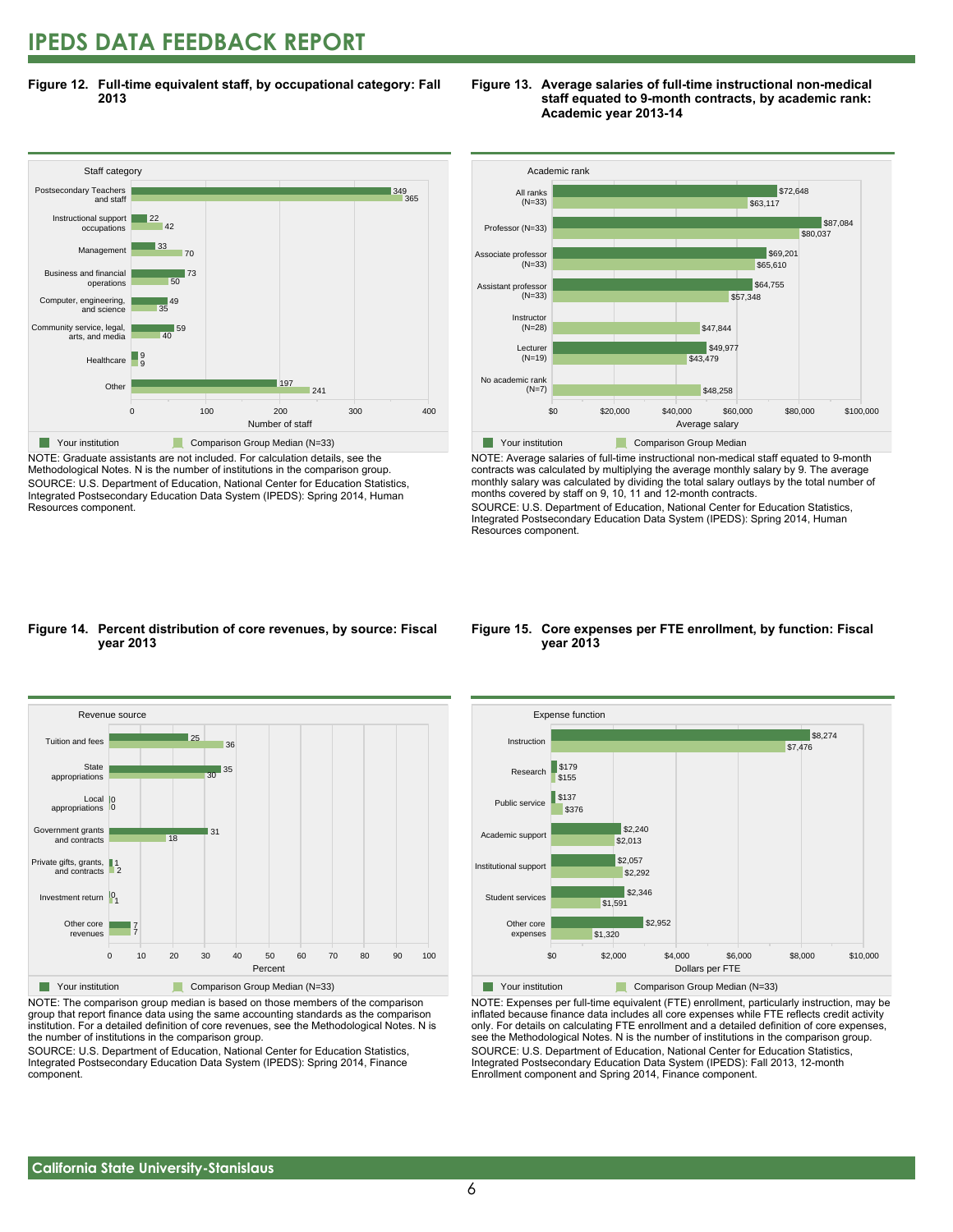### **METHODOLOGICAL NOTES**

#### **Overview**

This report is based on data supplied by institutions to IPEDS during the 2013-14 data collection year. Response rates exceeded 99% for most surveys. Detailed response tables are included in IPEDS First Look reports, which can be found at [http://nces.ed.gov/pubsearch/getpubcats.asp?sid=010.](http://nces.ed.gov/pubsearch/getpubcats.asp?sid=010)

#### **Use of Median Values for Comparison Group**

The value for the comparison institution is compared to the median value for the comparison group for each statistic included in the figure. If more than one statistic is presented in a figure, the median values are determined separately for each indicator or statistic. Medians are not reported for comparison groups with fewer than three values. Where percentage distributions are presented, median values may not add to 100%. The IPEDS Data Center provides access to all of the data used to create the figures included in this report.

#### **Missing Statistics**

If a statistic is not reported for your institution, the omission indicates that the statistic is not relevant to your institution and the data were not collected. Not all notes may be applicable to your report.

#### **Use of Imputed Data**

All IPEDS data are subject to imputation for total (institutional) and partial (item) nonresponse. If necessary, imputed values were used to prepare your report.

#### **Data Confidentiality**

IPEDS data are not collected under a pledge of confidentiality.

#### **Disaggregation of Data by Race/Ethnicity**

When applicable, some statistics are disaggregated by race/ethnicity. Data disaggregated by race/ethnicity have been reported using the 1997 Office of Management and Budget categories. Detailed information about the race/ethnicity categories can be found at <http://nces.ed.gov/ipeds/reic/resource.asp>.

#### **Cohort Determination for Reporting Student Financial Aid and Graduation Rates**

Student cohorts for reporting Student Financial Aid and Graduation Rates data are based on the reporting type of the institution. For institutions that report based on an academic year (those operating on standard academic terms), student counts and cohorts are based on fall term data. Student counts and cohorts for program reporters (those that do not operate on standard academic terms) are based on unduplicated counts of students enrolled during a full 12-month period.

#### **Description of Statistics Used in the Figures**

#### *Admissions and Test Score Data*

Admissions and test score data are presented only for institutions that do not have an open admission policy, and apply to first-time, degree/certificate-seeking undergraduate students only. Applicants include only those students who fulfilled all requirements for consideration for admission and who were notified of one of the following actions: admission, non-admission, placement on a wait list, or application withdrawn (by applicant or institution). Admitted applicants (admissions) include wait-listed students who were subsequently offered admission. Early decision, early action, and students who began studies during the summer prior to the fall reporting period are included. Institutions report test scores only if they are required for admission.

#### *Average Institutional Net Price*

Average net price is calculated for full-time, first-time degree/certificateseeking undergraduates who were awarded grant or scholarship aid from the federal government, state/local government, or the institution anytime during the full aid year. For public institutions, this includes only students who paid the in-state or in-district tuition rate. Other sources of grant aid are excluded. Average net price is generated by subtracting the average amount of federal, state/local government, and institutional grant and scholarship aid from the total cost of attendance. Total cost of attendance is the sum of published tuition and required fees, books and supplies, and the average room and board and other expenses.

For the purpose of the IPEDS reporting, aid received refers to financial aid that was awarded to, and accepted by, a student. This amount may differ from the aid amount that is disbursed to a student.

#### *Core Revenues*

Core revenues for public institutions reporting under GASB standards include tuition and fees; state and local appropriations; government grants and contracts; private gifts, grants, and contracts; sales and services of educational activities; investment income; other operating and nonoperating sources; and other revenues and additions (federal and capital appropriations and grants and additions to permanent endowments). Core revenues for private, not-for-profit institutions (and a small number of public institutions) reporting under FASB standards include tuition and fees; government appropriations (federal, state, and local); government grants and contracts; private gifts, grants, and contracts (including contributions from affiliated entities); investment return; sales and services of educational activities; and other sources. Core revenues for private, forprofit institutions reporting under FASB standards include tuition and fees; government appropriations, grants, and contracts (federal, state, and local); private grants and contracts; investment income; sales and services of educational activities; and other sources. At degree-granting institutions, core revenues exclude revenues from auxiliary enterprises (e.g., bookstores, dormitories), hospitals, and independent operations. Nondegree-granting institutions do no report revenue from auxiliary enterprises in a separate category. These amounts may be included in the core revenues from other sources.

#### *Core Expenses*

Core expenses include expenses for instruction, research, public service, academic support, institutional support, student services, scholarships and fellowships (net of discounts and allowances), and other expenses. Expenses for operation and maintenance of plant, depreciation, and interest are allocated to each of the other functions. Core expenses at degree-granting institutions exclude expenses for auxiliary enterprises (e.g., bookstores, dormitories), hospitals, and independent operations. Nondegree-granting institutions do not report expenses for auxiliary enterprises in a separate category. These amounts may be included in the core expenses as other expenses.